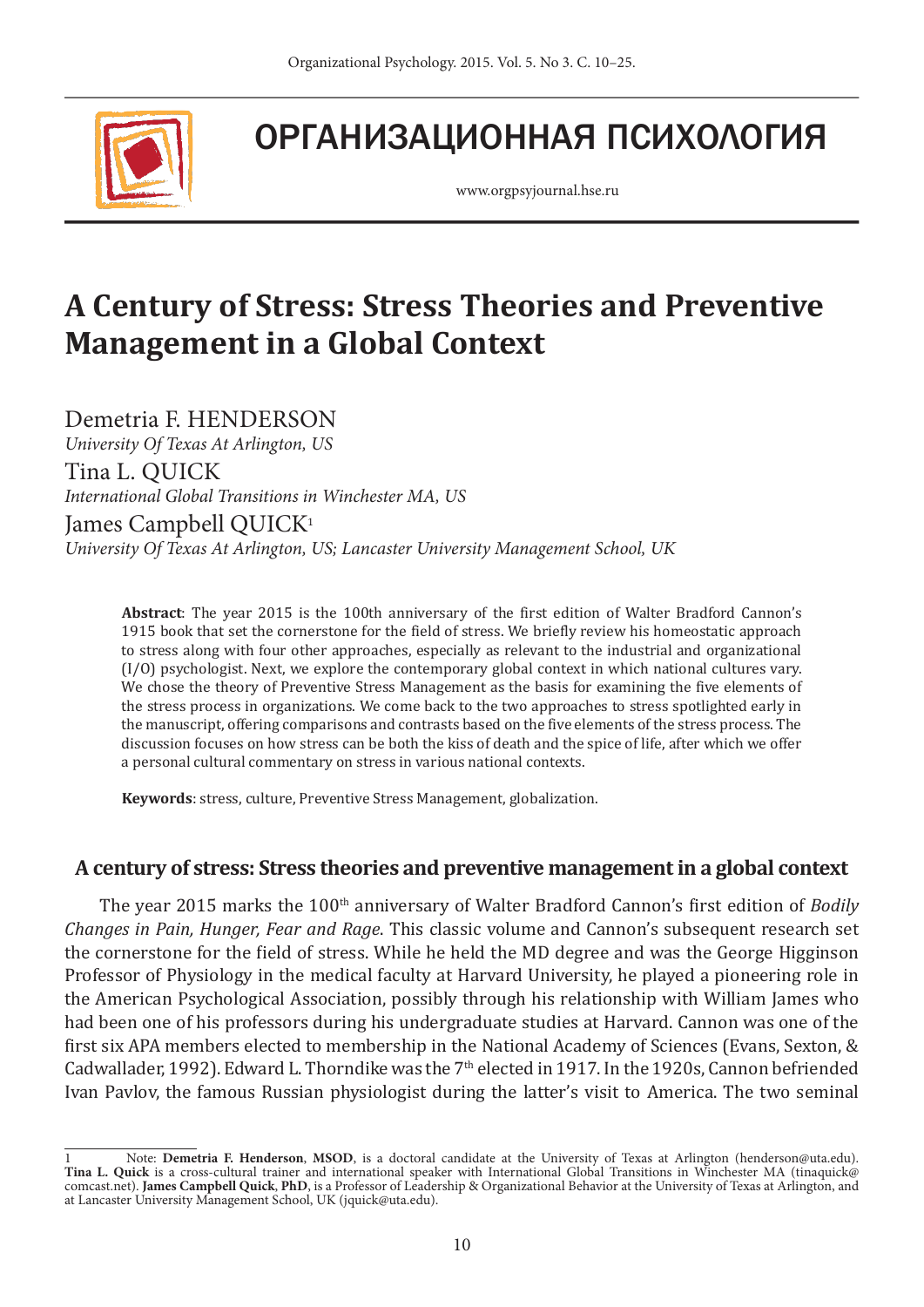physiologists are depicted together at the 1929 APA meeting (see photo 16 following page 232 in Evans et al., 1992).

While Cannon set the cornerstone for stress research early in the 1900s, it took half a century for American psychologists to add their own independent theorizing and research to the field (J. C. Quick, Wright, Adkins, Nelson, & Quick, 2013). The major psychological theories that emerged during the 1960s were Robert Kahn's role stress/ person-environment fit approach; Richard Lazarus' cognitive appraisal and coping approach; and Harry Levinson's ego-ideal/self-image discrepancy approach. During the late 1970s, the Quick brothers translated the public health notions of prevention into an organizational stress context, forging the theory of Preventive Stress Management (Cooper, 1998). Hargrove and his colleagues (2011) completed a 33-year review of that theory and included some incremental extensions of the original hypotheses and corollary.

During the 2000s, the Quicks collaborated with Joanne Gavin and Sir Cary Cooper in the application of the theory of preventive stress management to an executive context (J. C. Quick, Cooper, Quick, & Gavin, 2002). The same preventive medicine platform that undergirds the Preventive Stress Management model was used here for executive health, with special attention to executive vulnerability factors and executive strength factors. The work was translated into 8 languages beyond English, one of which was Russian (Квик, Купер, Квик, и Гэйвин, 2003).

While Cannon had a rather well conceived and defined use of the terms "stress" and "strain" throughout his work, the term "stress" has become an increasingly and creatively ambiguous term. However, stress is an excellent overarching term or rubric for a domain of study concerned with human adjustment and adaptation to environment, be that environment physical or psychosocial, as in the case of organizations and work life. What has emerged in this first century of stress research are a set of theories of stress, especially as they can be applied to the industrial and organizational context. We briefly overview five of these approaches to stress that have been dominant in the field and then focus particular attention on two theories that offer continuing applicability. After reviewing these approaches to stress, we discuss national culture and its relationship to the elements of three before examining the five elements of the stress process in organizations. We come back to the two approaches to stress spotlighted earlier in the manuscript, offering comparisons and contrasts based on the five elements of the stress process. After some discussion and conclusions, we offer a personal cultural commentary on stress in various national contexts. While the stress process has clear stereotypic elements, it is ultimately an individual experience at the core.

#### **Five Approaches to Stress**

Walter Cannon's (1915) approach to stress is the first of five that we will overview. In addition to his homeostatic model, we consider the cognitive appraisal approach, the person-environment fit approach, the psychoanalytic approach, and the conservation of resources approach. Cannon initially characterized stress as the emergency response because of its systemic nature in the face of environmental threats and challenges, later choosing the term fight-or-flight as the more apt descriptor. In addition, Cannon coined the term homeostasis to characterize the body's steady-state functioning. In his approach, stress disturbed the homeostatic condition of the physiology, throwing the system off balance and leading to a person's struggle or fight to return to steady-state functioning by overcoming or avoiding the threat or challenge. To homeostasis, McEwen (1998) added the term allostasis that helps promote adaptation in the short run. However, while functional in the short run, allostatic load in the long run can lead to disease and disorder. Thus, Cannon's identification of the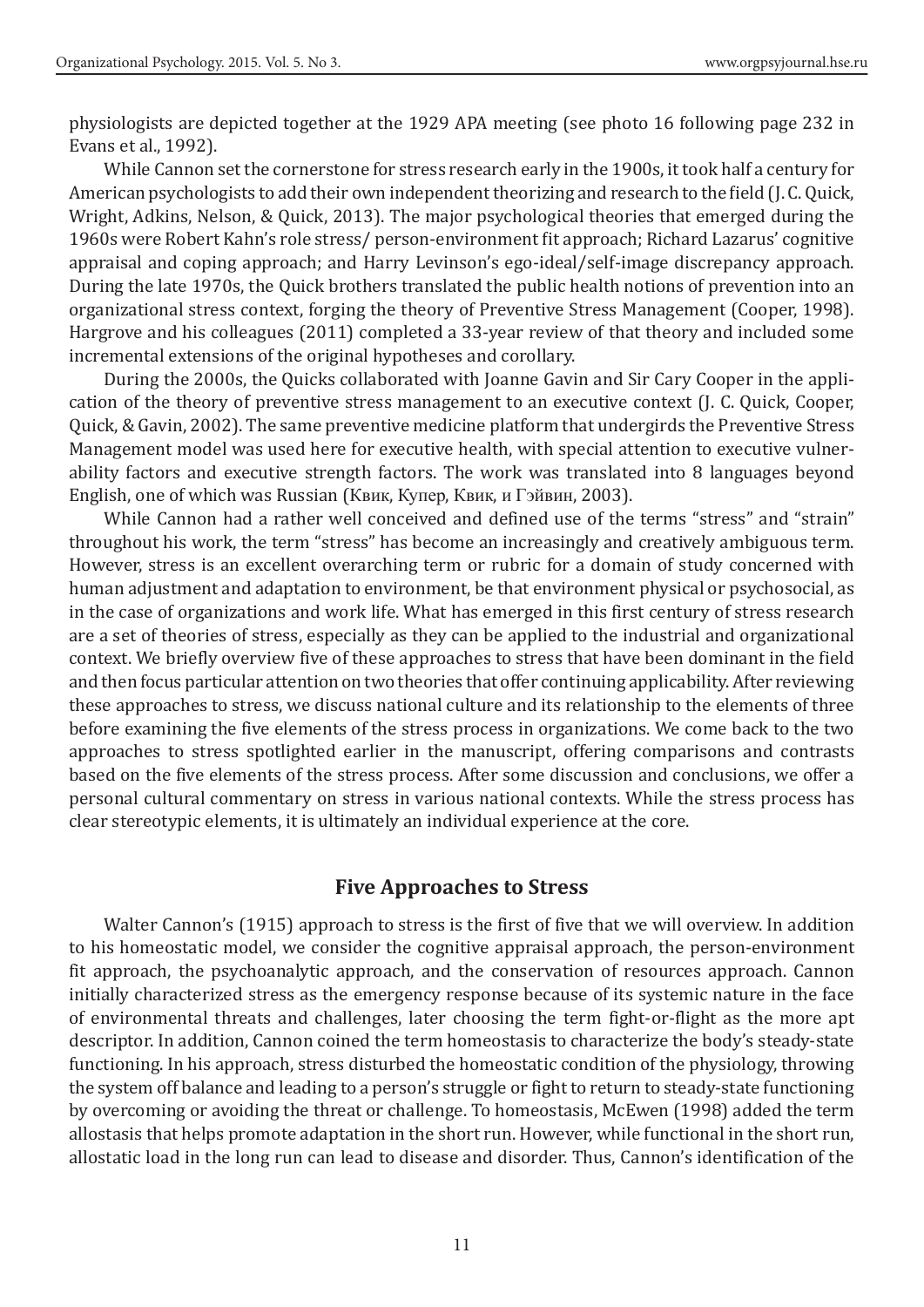stress response as an alarm reaction to threat or challenge is highly functional and adaptive so long as the person shifts from allostasis to homeostasis in a relatively short period of time.

Robert Kahn was one the first researchers to take the stress construct into psychology, focusing attention on the role conflict and role ambiguity that led to organizational stress for people in industrial contexts (Kahn, Wolfe, Quinn, Snoek, & Rosenthal, 1964). This seminal role theory approach to stress led Kahn and his colleagues to frame the person-environment fit approach to stress, considering environmental demands and personal capacities. This line of social psychological research led to competing versions of the person-environment (PE) fit approach to stress. Jeff Edwards (1996) compared two competing versions, which are the environmental supplies and employees values (S-V fit) version and the environmental demands an employee abilities (D-A fit) version. He concluded that both version of the P-E fit approach add value and neither should be discarded in future research.

Richard Lazarus (1966) was a second psychologist at work in the 1960s who forged a cognitive appraisal approach to psychological stress with particular attention to the coping process. The two key elements of his approach are cognitive appraisal and individual coping. Lazarus theorized that individuals would vary in the degree to which they perceived events and persons in their environments as stressful. Thus, what was viewed as stressful by one person would not be by another. Hence, this cognitive appraisal process was critical to determining the degree of a person's arousal, or stress. The second element of his approach was the coping process and here he posited two primary forms of coping. Problem-focused coping attended to addressing or managing the source of the stress; that is, the stressor or demand. Emotion-focused coping on the other hand drew the person's attention to their own emotional and affective responses to the stressful person or event. His key contribution may be in bringing attention to the importance of both environmental change (problem-focused coping) and personal adjustment (emotion-focused coping).

The third psychologist during the era of the 1960s to forge an approach to stress was Harry Levinson (1973) who went deeper into the psyche than did Lazarus. Levinson's psychoanalytic approach to stress hinged on Freudian theory as the basis for understanding the unconscious personality forces at work within the person. For Levinson, the two elements that interacted to cause stress were the ego-ideal and the self-image. The ego-ideal is the embodiment of a person's perfect self and is composed of characteristics from idealized parental and authority figures that a person most admires. The self-image is the more realistic elements of the person that are positive as well as negative in nature; that is, strengths and limitations or weaknesses. Because these are unconscious elements of a person's personality, they are not sharply nor clearly defined. However, the tension between the ideal self and the real self are the essence of stress within Levinson's approach. If well managed, the tension can lead to growth and advancement whereas if not well managed, the tension can lead to self-destructive acts.

The Conservation of Resources approach (COR theory) to stress was conceived by Steven Hobfoll (2001) as a way to examine the stress process of resource gains and resources losses. Hobfoll theorized that investments made by people would lead to resource gains while preventing resource losses. COR theory is a robust theory of stress when considered from psychological, physiological, faith(s)-based and wealth (financial) perspectives. Drawing on biblical sources such as the Book of Job in Old Testament scripture as well as psychological and natural scientific research, Hobfoll finds strong support for his theory. One application to the sabbatical leave for academicians as an investment by universities and faculty was able to demonstrate who gained and how much as a result of the sabbatical (Davidson et al., 2010).

While I/O psychologists benefit from a broad knowledge of stress and the varied approaches and theory about its cause, consequences, and preventive management, probably PE fit and COR theory are the two approaches most applicable and useful for the I/O psychologist. We compare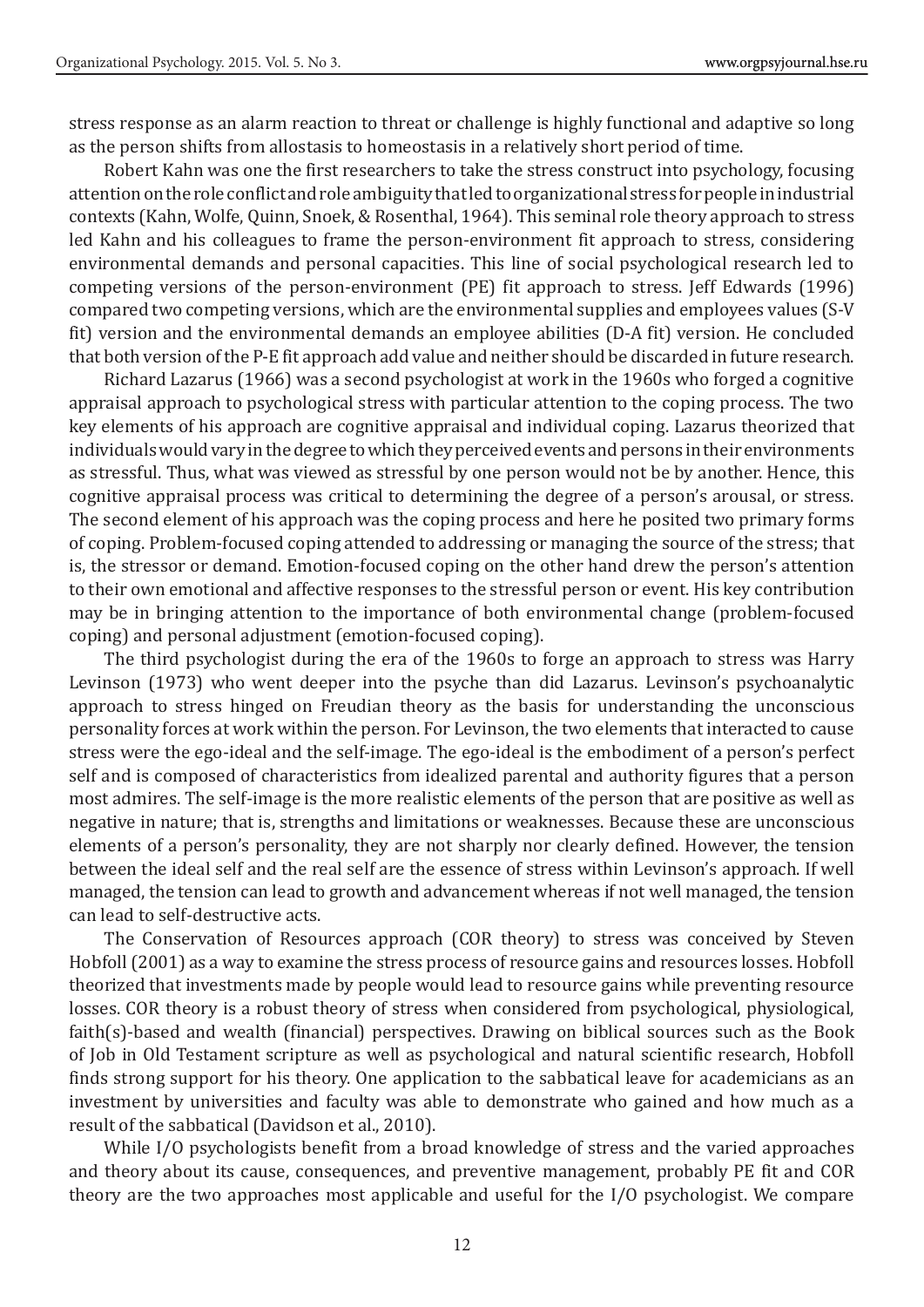and contrast these two approaches after first exploring national culture and then the stress process within preventive stress management.

# **Globalization and Stress**

In the 2005 national bestseller, *The World is Flat*, author Thomas Friedman describes ten forces that have flattened our world, one of which he calls the *Steroids* because they amplify and turbo-charge the nine other flattening forces. The power of steroids lie in their ability to enable technologies to conduct collaborations in ways that are digital, mobile, virtual, and personal (Friedman, 2005). Ten years have passed since this book was first published and we have witnessed (many of us firsthand) how steroids have magnified changes in our businesses and personal lives. In order to keep pace with a dynamic environment and increased globalization, organizations are consistently readjusting and changing in an effort to remain competitive. In addition, work assignments are becoming more project-based, requiring teamwork with colleagues, often across time and space. As such, this holds major implications for the firms of today.

Due to technological advances and the boundary-less world we live and work in, globalization presents a challenge to many of the organizations and managers of today. Globalization requires businesses to develop innovative organizational structures and problem solving approaches to address a myriad of factors including role clarity, job satisfaction, decision-making quality, leadership, career development, and performance feedback (Bell & Kozlowski, 2002). Additionally, rampant global economic competition has led to increases in downsizing and job outsourcing which contribute to distress in the workplace (Hargrove, Cooper, & Quick, 2012).

In its most general sense, globalization refers to the interconnectedness of world economies (Bhagat, Segovis, & Nelson, 2012). Ohmae (1995) refers to globalization as an environment in which trade among nations occurs as they are free from borders and barriers. In yet another interpretation, to be effective on a global level, organizations must integrate locally and establish cross-boundary relationships across many functions and divisions within the organization while adhering to a global strategy (Kanter & Dretler, 1998). Parker (2005) defines globalization as follows:

*Globalization is a process whereby worldwide interconnectedness in virtually every sphere of activity are growing. Some of these interconnections lead to integration/unit worldwide; others do not. Together global interconnections and the relationships they forge represent a historically unprecedented process that is rapidly reshaping the context for many activities (Held et al., 1999). The result is blurred boundaries within and between organizations, nations, and global interests (p. 5).*

Globalization affects multinational companies at two levels: economic and social-cultural (Bhagat et al., 2012). Economic globalization pertains to the exchange of capital, goods, and services among organizations throughout the globe; whereas, social and cultural globalization refers to the exchange of ideas and information, in addition to the individuals who hold these ideas and information. Thus, globalization is fraught with demands and challenges not just for the organization, but for the individuals within the organization as well. Due to the rapid pace of global changes, employees from all levels of the organization are exposed to stress factors, such as headaches, weight gain, and heart disease which can impact both their psychological and physical health (Bhagat et al., 2012; Zellars, Perrewé, Rossi, Tepper, & Ferris, 2008). In addition to health factors, work-related stress can adversely impact organizations financially, costing organizations billions of dollars in loss of productivity, absenteeism, and disability claims (Perrewé et al., 2004). In another study conducted by Perrewé and her colleagues (2002) on the effects of work stress across cultures, they found that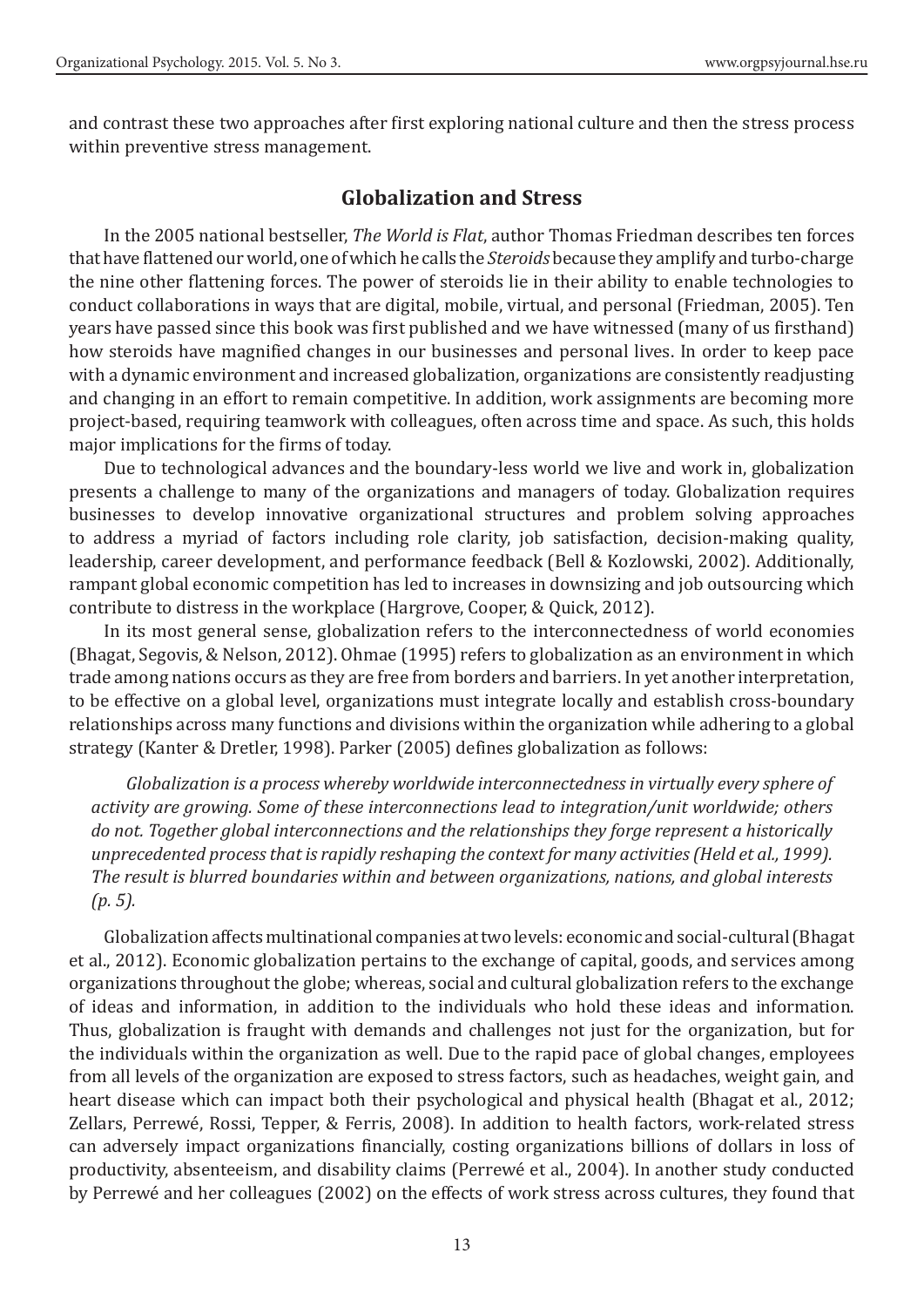role conflict, role ambiguity, and burnout differed significantly among the nine cultures investigated. Factors such as these make the case for the importance of trying mitigate work stress and developing preventive measures that can be used globally.

Stress is a highly complex and ambiguous term. Hence, prior to engaging in a discussion of stress, it is important to clearly understand the domain of stress. Quick and his fellow colleagues (2013) posed several key terms and definitions related to the stress in an effort to bring clarity to the construct. These terms are *stressor* or *demand*, *stress response*, *eustress*, and *distress* or *strain*. A stressor or demand is the physical or psychological stimulus that triggers a response within individuals. Stress response is defined as "the generalized, patterned, unconscious mobilization of the body's natural energy resources when confronted with a demand or stressor" (J. C. Quick et al., 2013, p. 13). These responses can be positive or negative. Eustress is positive and healthy stress that can motivate individuals to perform at optimal levels; whereas, distress or strain refers to the negative and unhealthy consequences of the stress response and can occur under conditions of both low and high stress arousal (Hargrove et al., 2011; J. C. Quick et al., 2013).

As organizations struggle to retain a competitive advantage amidst the increasing and turbulent global current, it becomes important for researchers to understand how organizational stress impacts the well-being of employees across national borders and cultures (Bhagat et al., 2010). Organizations must be able to comprehend the cross-cultural and cross-national implications of work stress as we move to a more global society. For example, a large multinational corporation with subsidiaries in the United States and France must know the societal and cultural roles at play that may influence its human resource practices. Additionally, managers and top executives need to understand the implications of a diverse workforce and how culture, religion, and values may differ among countries. Thus, national characteristics serve as important contextual and cultural conditions that must be considered when attempting to understand the influence of stress on employee and work outcomes. In addition to distinctiveness across countries and cultures, the uniqueness in culture within an organization must be considered.

Culture is "the collective programming of the mind which distinguishes one group or category of people from another" (Hofstede, 1993, p. 89). Hofstede (1993) identified five cultural dimensions by which nations differ that can be used to predict how a society operates and how management processes are applied in organizations. These dimensions are: (a) power distance; (b) individualism versus collectivism; (c) uncertainty avoidance; (d) masculinity versus femininity; and (e) time orientation. Much of the research on work and organizational stress has been conducted in countries that have a strong preference towards the cultural value of individualism (e.g., United States, United Kingdom, France, and Germany) (Bhagat et al., 2010), suggesting that there is a need for researchers to explore the effects of stress in non-Western societies as well. Understanding and managing cultural diversity is integral to the success of any organization, as companies working across borders are increasingly seeing employees of different races, nationalities, cultures, education, and socioeconomic status. Most companies recognize the importance of cultural patterns and acknowledge the movement towards a global society; hence, there is a need for cultural awareness and education to minimize stress and stressful events that can impede an employee's career trajectory. In an ideal world, there would be no risks associated with an individual's job; yet, risks are present and can be costly to organizations. Thus, preventive stress measures and/or interventions are needed to assist employees dealing with distress and strain in the workplace to weaken the negative effects of job stressors in the workplace (Perrewé et al., 2004; Perrewé et al., 2005).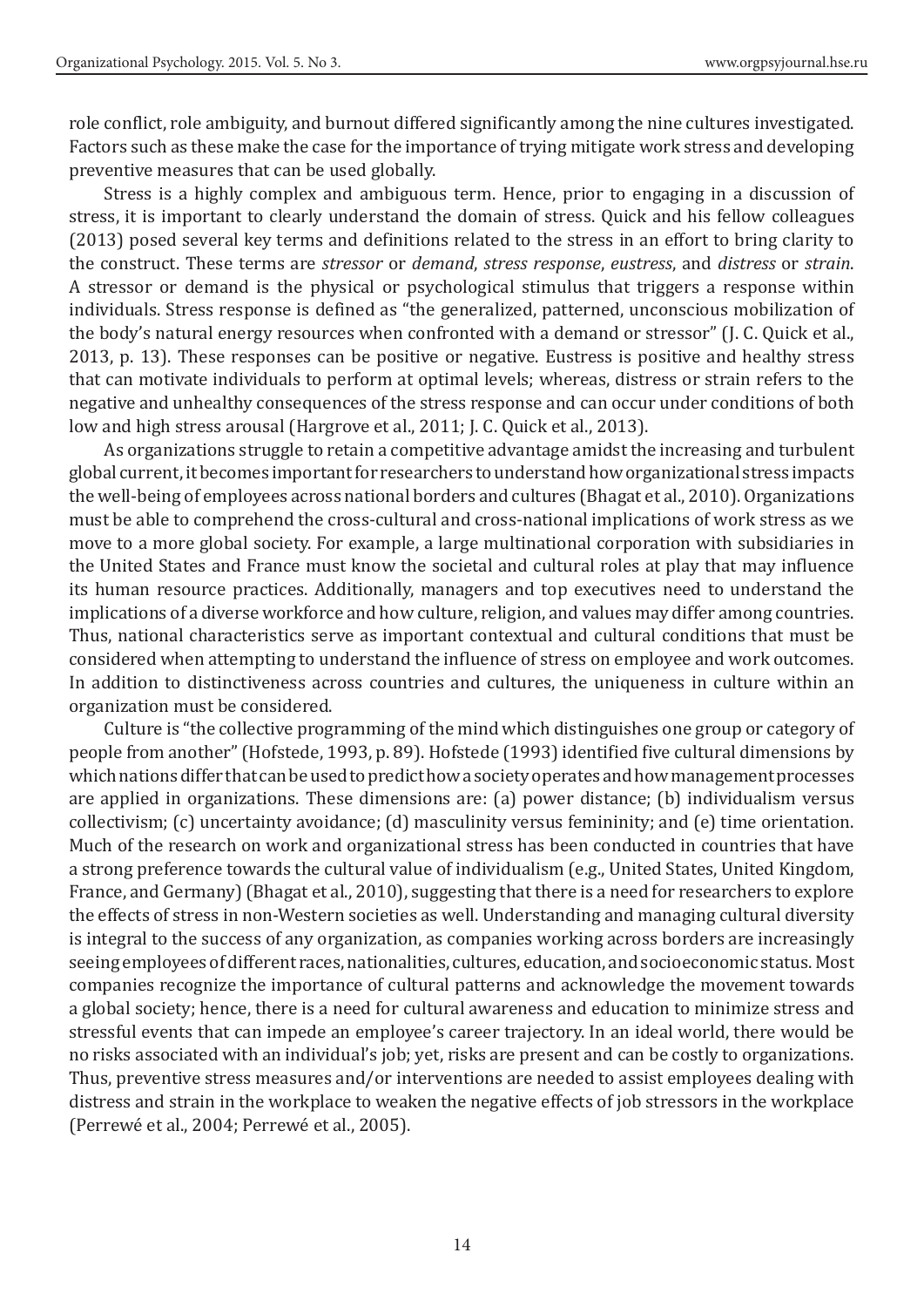# **Preventive Stress Management**

Preventive Stress Management is defined as "an organizational philosophy and set of principles that uses specific methods for promoting individual and organizational health while preventing individual and organizational distress" (J. C. Quick et al., 2013, p. 24). Simply, Preventive Stress Management is important in promoting the health of organizations and their employees, which results in better firm performance (Hargrove et al., 2011). As stress impacts both the organization and its members, an effective preventive stress management plan assesses the stressors to both the individual members of an organization as well as the organization as a collective entity. The Preventive Stress Management framework is rooted in the public health practices initially designed for use in preventive medicine. This prevention framework has three stages: primary prevention, secondary prevention, and tertiary prevention (J. C. Quick et al., 2013). Organizational prevention methods fit this framework too but are discussed separately.

#### **Primary Prevention**

The intent of primary prevention is to reduce or modify the causes of stress (J. C. Quick et al., 2013). Primary prevention targets individuals who are not at risk of negatively acting out due to stress, but seeks to engage them in positive reinforcing tools and techniques that make them less susceptible to distress. At the individual level, primary prevention utilizes stressor-directed strategies as a means for preventing distress and strain in the daily management of responses to stress. As shown in Table 1, there are three categories of stressor-directed intervention strategies: (a) managing personal perception of stress; (b) managing the personal work environment; and (c) managing lifestyle (J. C. Quick et al., 2013). Perception is a critical component to understanding stress. In order for a person or event to be a cause of stress, an individual must perceive an incident as stressful or demanding. Thus, if an individual wishes to change his/her reaction to a stressor or reduce his/her stress response, then one's perception of stress — the way one thinks and behaves — must be altered. Activities such as constructive self-talk and effective time management may be utilized to help individuals address their cognitive and behavioral responses to stressors to promote positive stress responses. A strong social support system is another primary prevention method that can assist individuals in buffering the adverse effects of stress. This support may take the shape of being an empathetic and caring listener or having access to individuals from which behavior may be learned and modeled.

#### **Secondary Prevention**

Secondary prevention is aimed at changing how individuals and/or organizations respond to stressors (J. C. Quick et al., 2013). The aim of secondary prevention is to intervene early enough so that individuals who are at risk of negatively acting out due to stress are given the proper coping tools and mechanisms which can be used to alter the stress response before it escalates into something more serious and problematic. Thus, these coping tools serve as resources that individuals can equip themselves with, which can be utilized as needed when responding to stressful factors. The secondary prevention categories available to individuals in stressful situations are: (a) relaxation training; (b) spirituality and faith; (c) emotional outlets; (d) physical outlets; and (e) nutrition (J. C. Quick et al., 2013). According to Hargrove and his colleagues (2011), secondary strategies are beneficial when employees experience high levels of stress consistently. Hence, individuals can be trained to use relaxation and/or meditation techniques as a means for coping with distress and strain. Research has found that spirituality and faith are important to individual well-being and health (Emmons,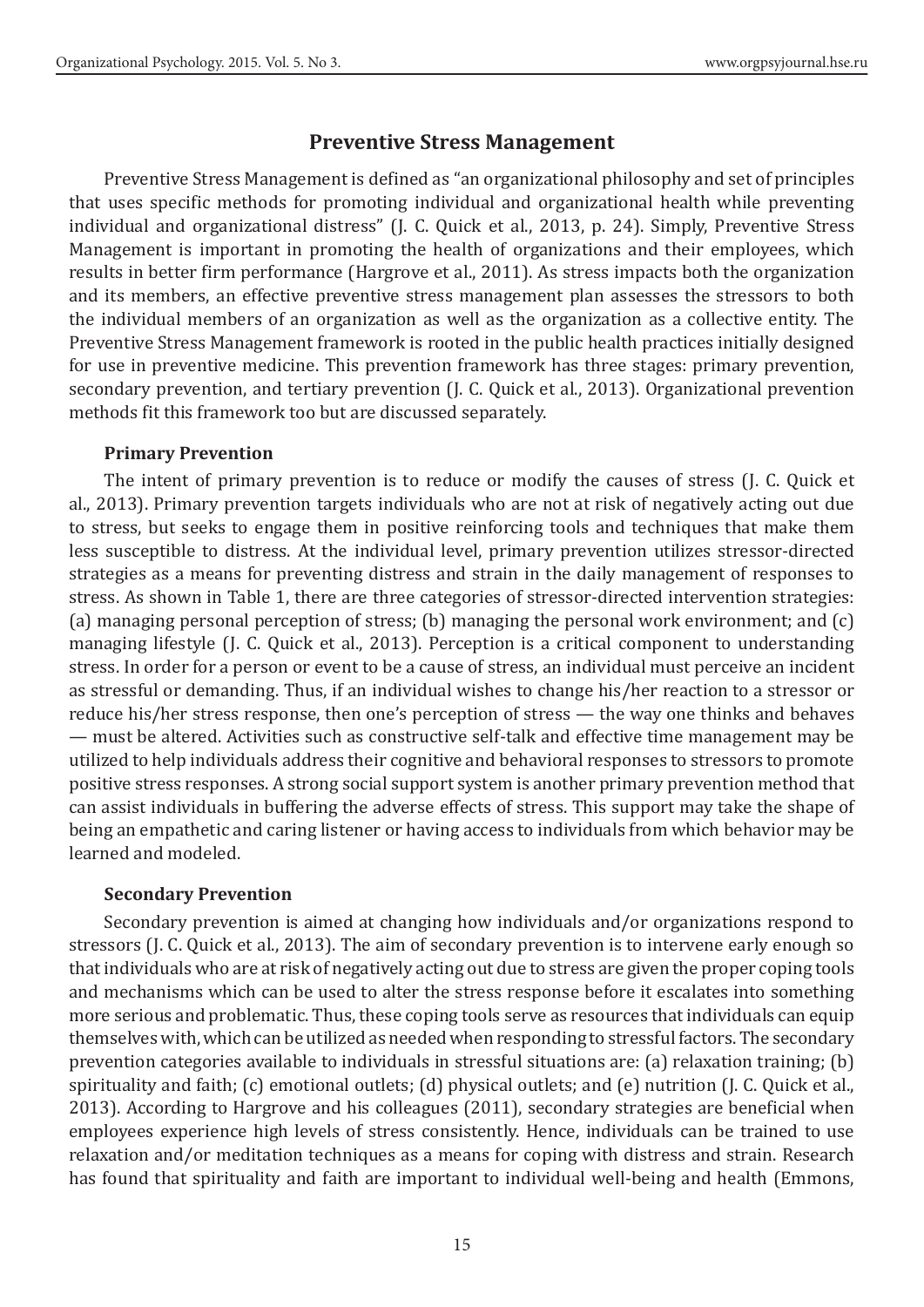2003). Emotional outlets such as talking, writing, and acting are all ways that individuals can vent and release pent-up emotions which have been shown to lead to "catharsis and healthy responses in the mind and body" (J. C. Quick et al., 2013, p. 174). Lastly, physical fitness and nutrition programs have been found to increase individual well-being, resulting in reduced distress symptoms (Hargrove et al., 2011).

## **Tertiary Prevention**

The goal of tertiary prevention is to heal the individual or organization symptoms of distress (J. C. Quick et al., 2013). Hence, tertiary prevention attempts to treat individual symptoms of distress and mitigate the negative consequences to the organization caused by individual distress (Hargrove et al., 2011; J. C. Quick et al., 2013). With tertiary prevention, the onus is on management to monitor the behaviors of their employees who may be experiencing distress or strain, using metrics such as productivity data and workers' compensation rates (Adkins, 1999; J. C. Quick et al., 2013). Tertiary prevention methods can be categorized into three groups: (a) emotional health in the workplace; (b) psychological interventions; and (c) career counseling. Thus, as managers identify the risk signs of distress such as anxiety and depression, they should work to encourage their employees to get help (Hargrove et al., 2011).

Table 1 *Preventive Stress Management for Individuals*



*Note*. Examples of stress prevention techniques. Adapted from Preventive Stress Management in Organizations (Exhibit 10.1, p. 149) by J. C. Quick, T. A. Wright, J. A. Adkins, D. L. Nelson, and J. D. Quick, 2003, Washington, DC: American Psychological Association. Copyright 2003 by the American Psychological Association.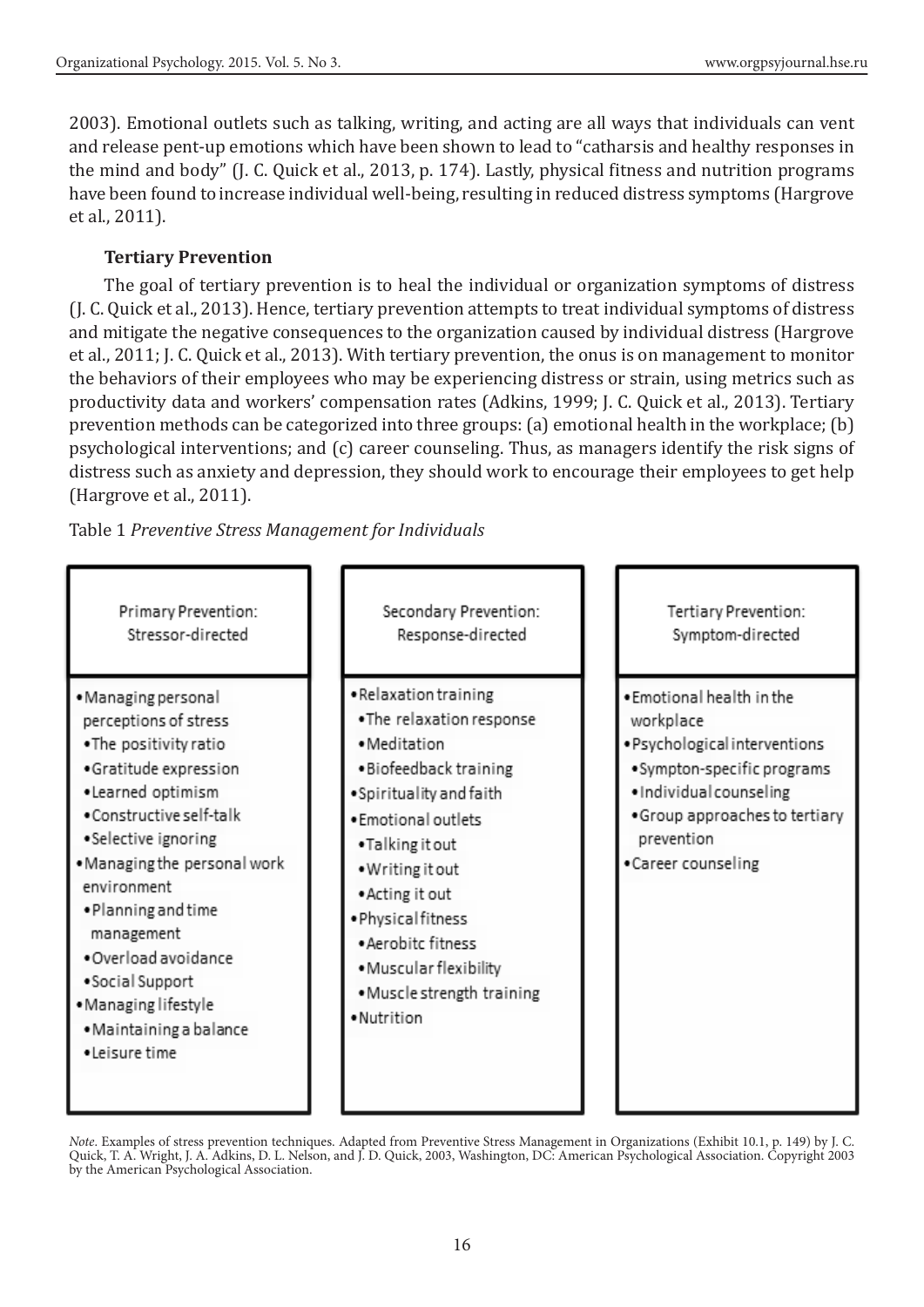# **Prevention at the Organizational Level**

At the organizational level, the purpose of Preventive Stress Management is to change the behaviors of the organizations so that its personnel are protected from physical, psychological, emotional, and social harm. As such, the organization strives to find a balance where it can assist individuals in developing eustress, reducing distress, and optimizing stress to enhance their wellbeing (J. C. Quick et al., 2013). These prevention schemes may include: organizational health centers; job redesign, career development, ergonomic office design, and work-life programs. Such programs place the responsibility on leaders to protect and maintain individual and organizational health by monitoring environmental factors that can induce stress.

In addition to organizational prevention methods that protect the individual, organizational interventions have been designed to assist with building and cultivating relationships throughout the organization. The premise of these interventions is that healthy relationships can act as buffers against the negative effects of stress. These intervention plans include: resonant leadership, goal setting, social support, teamwork, and an appreciation of individual diversity.

In addition to Preventive Stress Management programs, several theories and approaches to stress have been developed to help individuals cope with stress. As mentioned earlier two approaches that are more nascent in the literature and research on stress are person-environment (PE) fit and the conservation of resources (COR) theory. Both approaches are germane to this discussion on stress and globalization as these theories can easily be extended to the contextual conditions of culture and global economies. In the following section, we will explore PE fit and COR at a deeper level in an effort to understand how these approaches can be utilized in concert with the preventive stress model (TPSM) for organizations and individuals to manage stress.

# **Person–Environment Fit and Conservation of Resource Approaches to Stress**

Many stress management prevention programs were developed by researchers of Western nations, leading some researchers to criticize the generalizability of these programs across cultures. Bhagat et al. (2012) provide several limitations to stress management interventions. They claim that stress management interventions are dominated by an individualistic perspective that limit organizational control processes. Their second concern is that too much emphasis is placed on distress in lieu of research exploring the role of eustress. Third, the influence of spirituality and religion as a coping mechanism has received scant attention. The fourth criticism asserts that the stress management model of interventions fail to fully comprehend and capture how individuals cope as well as the limited availability of other stress management interventions. Lastly, the researchers argue that there is a need to develop a more integrative and holistic approach to stress interventions (Bhagat et al., 2012). In an effort to address these concerns, we will demonstrate the usefulness of TPSM in conjunction with PE fit and COR approaches to stress from a global perspective.

#### **Person–environment Fit**

Person–environment fit is the congruence between a person's characteristics and their work environment characteristics (Edwards & Shipp, 2007; Kristof-Brown, Zimmerman, & Johnson, 2005; Vogel & Feldman, 2009). The PE theory of stress argues that stress does not occur due to the person or environment separately, but that stress occurs because of the fit between the person and the environment (Edwards, Caplan, & Van Harrison, 1998; French, Caplan, & Van Harrison, 1982). PE fit includes two distinct types of fit: (a) supplies-values fit — needs, desires, or preferences of employees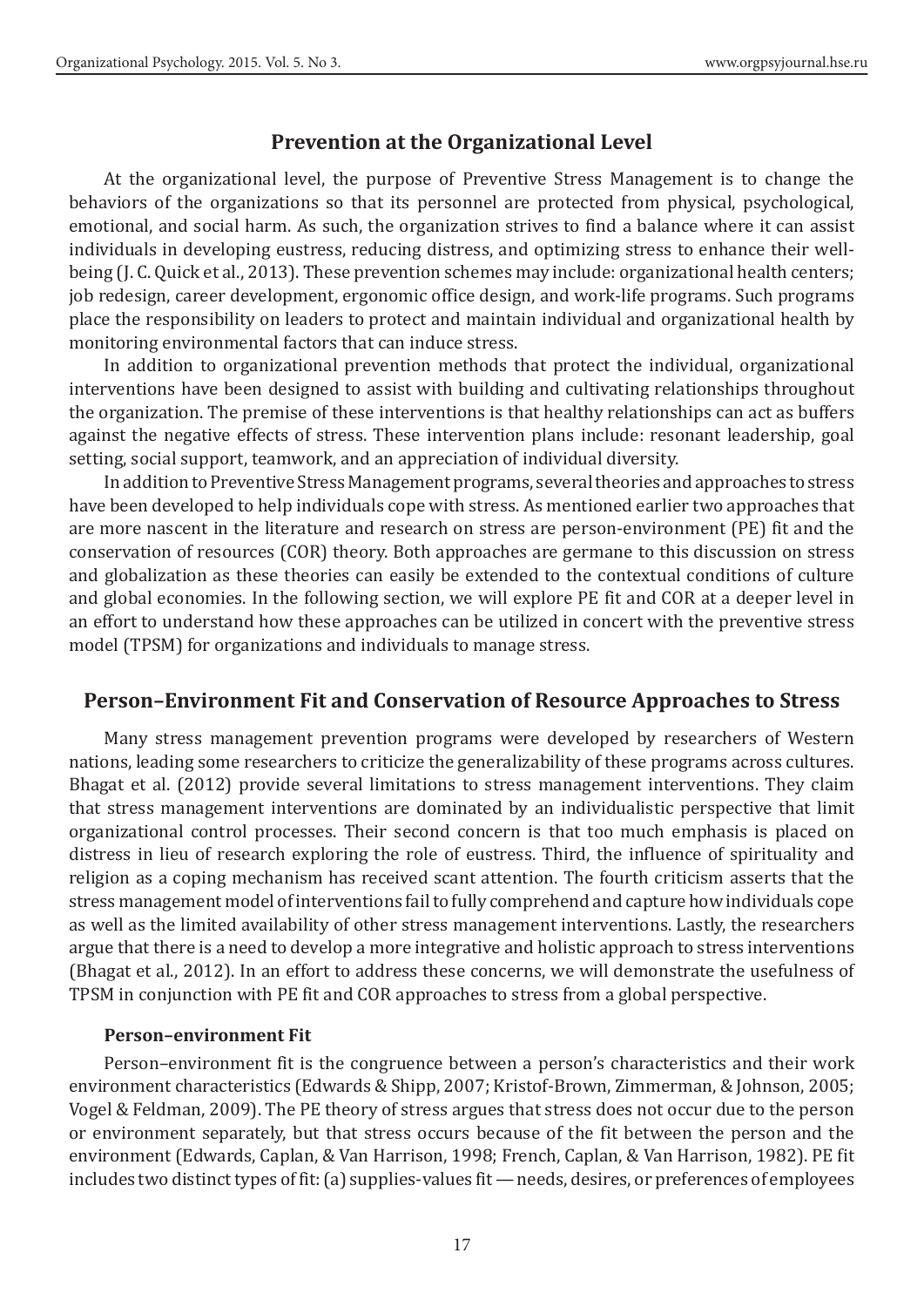are met by their jobs and (b) demand-abilities fit — knowledge, skills, and abilities match with the job requirements (Edwards, 1996; Kristof-Brown et al., 2005). A misfit between the person and the environment may result in two possible outcomes: (a) an adverse effect on psychological, physical, and behavioral norms and (b) an attempt to correct the misfit via coping or defense (Edwards et al., 1998).

Research on PE fit indicates that when supplies and values differ, strain increases Edwards (1996). This supports a fundamental premise of PE fit theory which suggests that when there is an excess of supplies on one dimension, this leads to a misfit on another dimension resulting in increased strain. In regards to demands-abilities fit, his findings indicate that when demanding jobs are paired with positions where there is a high degree of decision latitude, job satisfaction increases as individuals are able to utilize and demonstrate their skills and abilities (Edwards, 1996). In comparing suppliesvalues fit with demands-abilities fit, Edwards (1996) found that both forms of fit were related to strain; however, supplies-values fit had a stronger relationship with job dissatisfaction and demandsabilities fit had a stronger relationship with tension. These findings align with the first hypothesis of TPSM: "Intense, frequent, prolonged organizational demands increase the stress response in the people at work" (J. C. Quick et al., 2013, p. 107).

As organizations expand across borders, PE fit from a cultural perspective is of great importance. Employees who are members of the dominant sociocultural group (i.e., the power holders) of an organization will more easily assimilate into the organization in comparison to members from non-majority cultural backgrounds (Cox, 1994), resulting in decreased satisfaction and motivation, role ambiguity, and higher levels of distress. Several organizational prevention strategies aimed at protecting employees can be expanded to integrate cultural and global dimensions impacting individuals in the workplace. Job redesign, organizational health centers, career development, and work-life programs can circumvent some of the deleterious effects of a cultural PE misfit. Job redesigns are intended to "improve person-job fit and to increase the job incumbent's passion, positive motivation, and challenge stress" (J. C. Quick et al., 2013, p. 116). Career development suggests that employees work closely with management in developing a career path that exposes the employee to global growth and development opportunities that will enhance their knowledge, skills, and abilities. Work-life programs and organizational health centers work in concert to provide a holistic preventive plan that seeks to improve employee health both mentally and physically. In a study of Canadian undergraduates, researchers found that intrinsic spirituality had a negative effect on psychological distress and that culturally congruent coping behaviors help to increase psychological well-being (Kuo, Arnold, & Rodriguez-Rubio, 2014). Thus, at the individual level, secondary preventions such as relaxation training as well as spirituality and faith interventions provide employees with the mechanisms to help them cope with distress.

#### **Conservation of Resources Theory**

Conservation of resources theory proffers that the loss of resources is the key component in the stress process (Hobfoll, 2001). In determining the stress process, COR theory relies on the objective and cultural nature of the environment. Simply, COR theory considers the fit among personal, social, economic, and environmental resources with external demands (Hobfoll, 2001). PE fit is focused on the fit of resources to demands, it singularly focuses on individual perception, whereas COR theory examines the actual fit of resources. According to COR theory, stress occurs when "resources are threatened, lost, believed to be unstable, or where individuals and groups cannot see a path to the fostering and protection of their resources through their individual or joint efforts" (Hobfoll, 2001, p. 240). Hence, individuals endeavor to retain, protect, and build a reservoir of resources and are threatened by the potential loss of these resources (Hobfoll, 1989).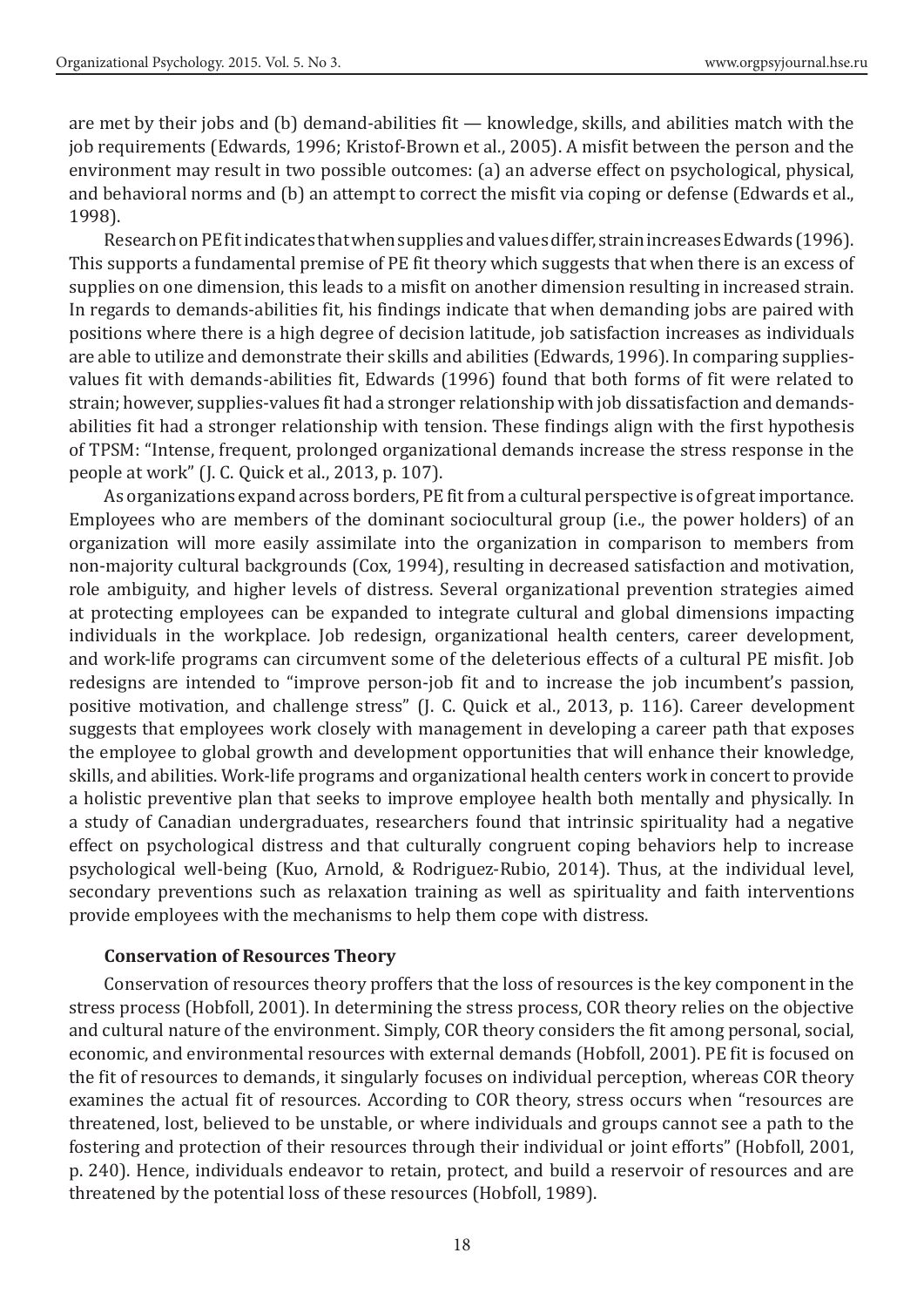One theory that is somewhat related to COR theory is Fredrickson's (1998, 2001) broaden-andbuild theory which investigated the role of positive emotions in broadening thoughts and behaviors. Specifically, the broaden-and-build theory posits that an individual's experience of positive emotions broadens "momentary thought action repertoires" (Fredrickson, 1998, p. 307), which builds personal resources that can be leveraged in the future when needed. These resources may include: physical resources, intellectual resources, and/or social resources which can be instrumental in the study of how humans flourish (Fredrickson, 2001). Empirical evidence has demonstrated the positive relationship between positive emotions and various measures of success and well-being (Lyubomirsky, King, & Diener, 2005). Thus, the broaden-and-build theory serves to explain how positive employees play a critical role in positive organizational change (Avey, Wernsing, & Luthans, 2008).

TPSM provides many avenues in which individuals can build their reservoir of resources. In their research on non-Western organizations, Bhagat, Steverson, and Segovis (2007) found that many organizations structured their preventive stress programs to fit with the cultural demands of their societies. Social support systems, learned optimism, the positivity ratio, and spirituality and faith aid individuals in coping with the negatives aspects of distress and strain. In a study on Australian firefighters, Tuckey and Hayward (2011) found that camaraderie, an occupational specific resource, had a protective effect on psychological distress. Their findings indicate that camaraderie serves as a buffer between emotional demands and psychological health, such that, as emotional demands increased, camaraderie levels also increased. In another stream of research on culture and social support, differences were found in how individuals from different cultures used their support systems in relation to stress. Koreans in addition to Asians and Asian Americans in the United States were found to rely less on their social support system as a means for coping with stress in comparison to European Americans (Taylor et al., 2004). Findings such as these reinforce the need for researchers and practitioners to attend to the cultural influences of stress and stress prevention programs within organizations.

#### **Discussion**

First framed in 1915 by Walter Bradford Cannon, stress is now, a century later, linked to seven of the top ten leading causes of death in the developed nations, starting with heart disease, the #1 cause of death. In addition, stress plays a direct as well as indirect role in cancer, stroke, injuries, suicide/ homicide, chronic liver disease, and emphysema/chronic bronchitis. Yes, stress can be the kiss of death and it can also be the spice of life, enabling us to grow stronger, develop mastery of ourselves and the world in which we live, and experience the thrills and excitement that life has to offer.

At one point in the late 1900s, there were questions about whether stress had become a workplace epidemic. There are actually two sides of that argument, as there are always at least two sides of any empirically determined reality. If one accepts that there was, or is, a workplace stress epidemic, then the best response is found in prevention. We do not heal or cure disease epidemics, we rather stop them through preventive intervention. That has been our thesis for the past five decades, starting in the mid-1970s and the framing of the theory of Preventive Stress Management. What has emerged strongly since the late 1990s and the emergence of the positive agenda, to include positive psychology, positive organizational behavior, and positive organizational scholarship, are two revelations. First, we now have a better understanding of the positive side of stress and the benefits that stress offers individuals in their growth, development, and mastery of life's demands. Second, the positive agenda has produced new psychological tools that enable individuals and groups to develop the skills and power of positive thinking.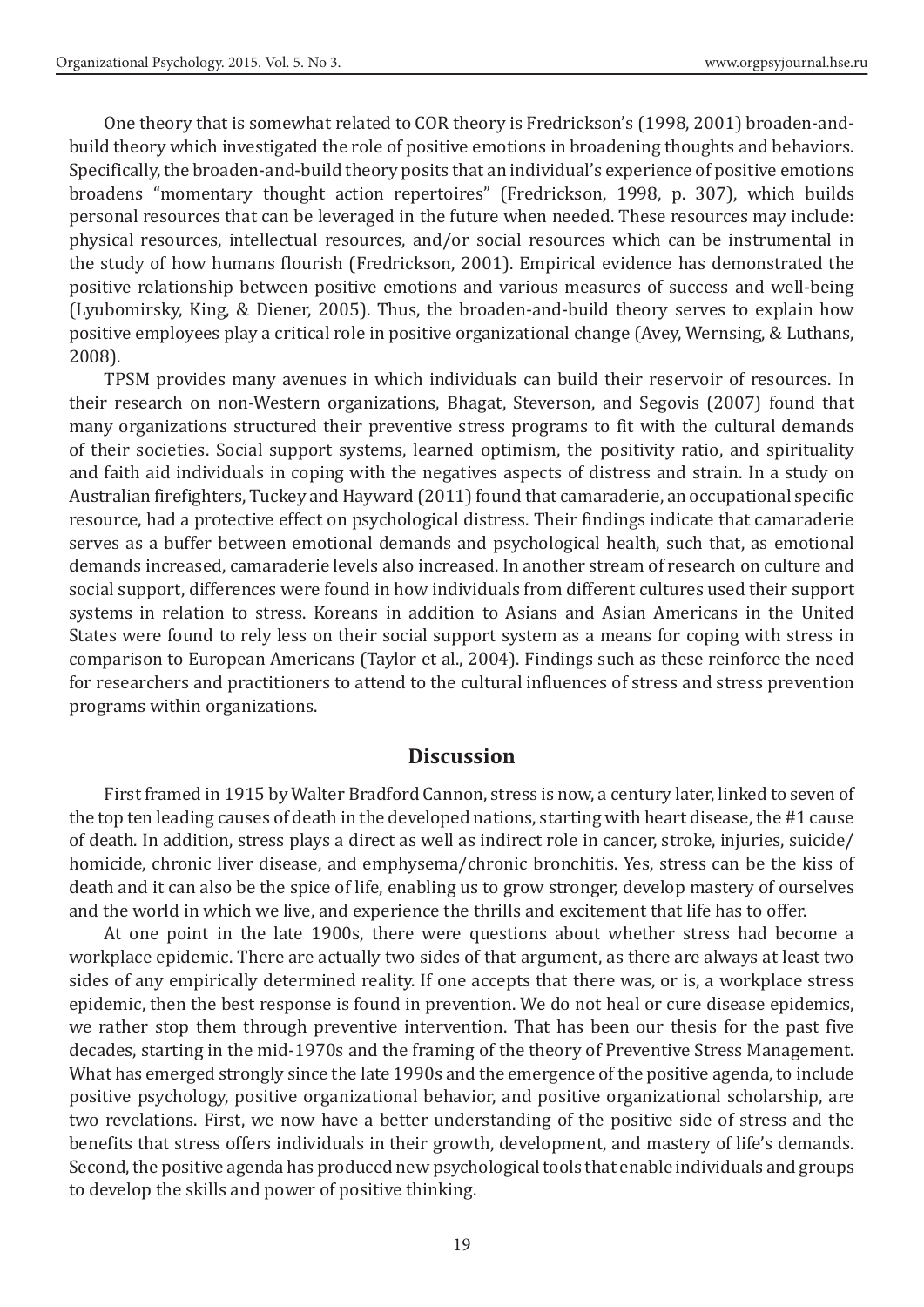As noted above about globalization, I/O psychologists must recognize the importance of cultural factors to understand stress. In Appendix 1 below, one of the co-authors (Tina Quick) shares her personal experience as a cross-cultural trainer, on how stress relates to cultural and contextual factors, based on her many years working and living abroad. These personal experiences illustrate the role of culture on the perception and experience of stress in several countries outside the United States.

Overall, these positive advances in the domain of stress, especially workplace stress, offer the industrial and organizational psychologist both theoretical backdrops and practical tools for enhancing occupational health. While occupational health and wellbeing in the workplace are not the only concerns of the I/O psychologist, they certainly are among the prime concerns. They are principal concerns of the occupational health psychologists, allies of I/O psychologists in the workplace.

## **References**

Adkins, J. A. (1999). Promoting organizational health: The evolving practice of occupational health psychology. *Professional Psychology: Research and Practice, 30*(2), 129–137.

Araoz, Z. K. (personal communication, n.d.).

- Avey, J. B., Wernsing, T. S., & Luthans, F. (2008). Can positive employees help positive organizational change? Impact of psychological capital and emotions on relevant attitudes and behaviors. *Journal of Applied Behavioral Science, 44*(1), 48–70. doi: 10.1177/0021886307311470
- Bell, B. S., & Kozlowski, S. W. J. (2002). A typology of virtual teams: Implications for effective leadership. *Group & Organization Management, 27*(1), 14–49.
- Bhagat, R. S., Krishnan, B., Nelson, T. A., Leonard, K. M., Ford, D. L., & Billing, T. K. (2010). Organizational stress, psychological strain, and work outcomes in six national contexts. *Cross Cultural Management: An International Journal, 17*(1), 10–29. doi: doi:10.1108/13527601011016880
- Bhagat, R. S., Segovis, J. C., & Nelson, T. A. (2012). *Work stress and coping in the era of globalization*. New York, NY, US: Routledge/Taylor & Francis Group.
- Bhagat, R. S., Steverson, P. K., & Segovis, J. C. (2007). International and cultural variations in employee assistance programmes: Implications for managerial health and effectiveness. *Journal of Management Studies, 44*(2), 222–242. doi: 10.1111/j.1467-6486.2007.00686.x
- Cannon, W. B. (1915). *Bodily changes in pain, hunger, fear and rage: An account of recent researches into the function of emotional excitement*. New York: Appleton-Century-Crofts.
- Cooper, C. L. (1998). *Theories of organizational stress*. Oxford, UK: Oxford University Press.
- Cox, T., Jr. (1994). *Cultural diversity in organizations: Theory, research & practice*. San Francisco, CA: Berrett-Koehler Publishers.
- Davidson, O. B., Eden, D., Westman, M., Cohen-Charash, Y., Hammer, L. B., Kluger, A. N., . . . Spector, P. E. (2010). Sabbatical leave: Who gains and how much? *Journal of Applied Psychology, 95*(5), 953–964. doi: 10.1037/a0020068
- Edwards, J. R. (1996). An examination of competing versions of the person-environment fit approach to stress. *The Academy of Management Journal, 39*(2), 292–339. doi: 10.2307/256782
- Edwards, J. R., Caplan, R. D., & Van Harrison, R. (1998). Person-environment fit theory: Conceptual foundations, empirical evidence, and directions for future research. In C. L. Cooper (Ed.), *Theories of organizational stress* (pp. 28-67). Oxford: Oxford University Press.
- Edwards, J. R., & Shipp, A. J. (2007). The relationship between person–environment fit and outcomes: An integrative theoretical framework. In C. Ostroff & T. A. Judge (Eds.), *Perspectives on organizational fit.* (pp. 209–258). Mahwah, NJ US: Lawrence Erlbaum Associates Publishers.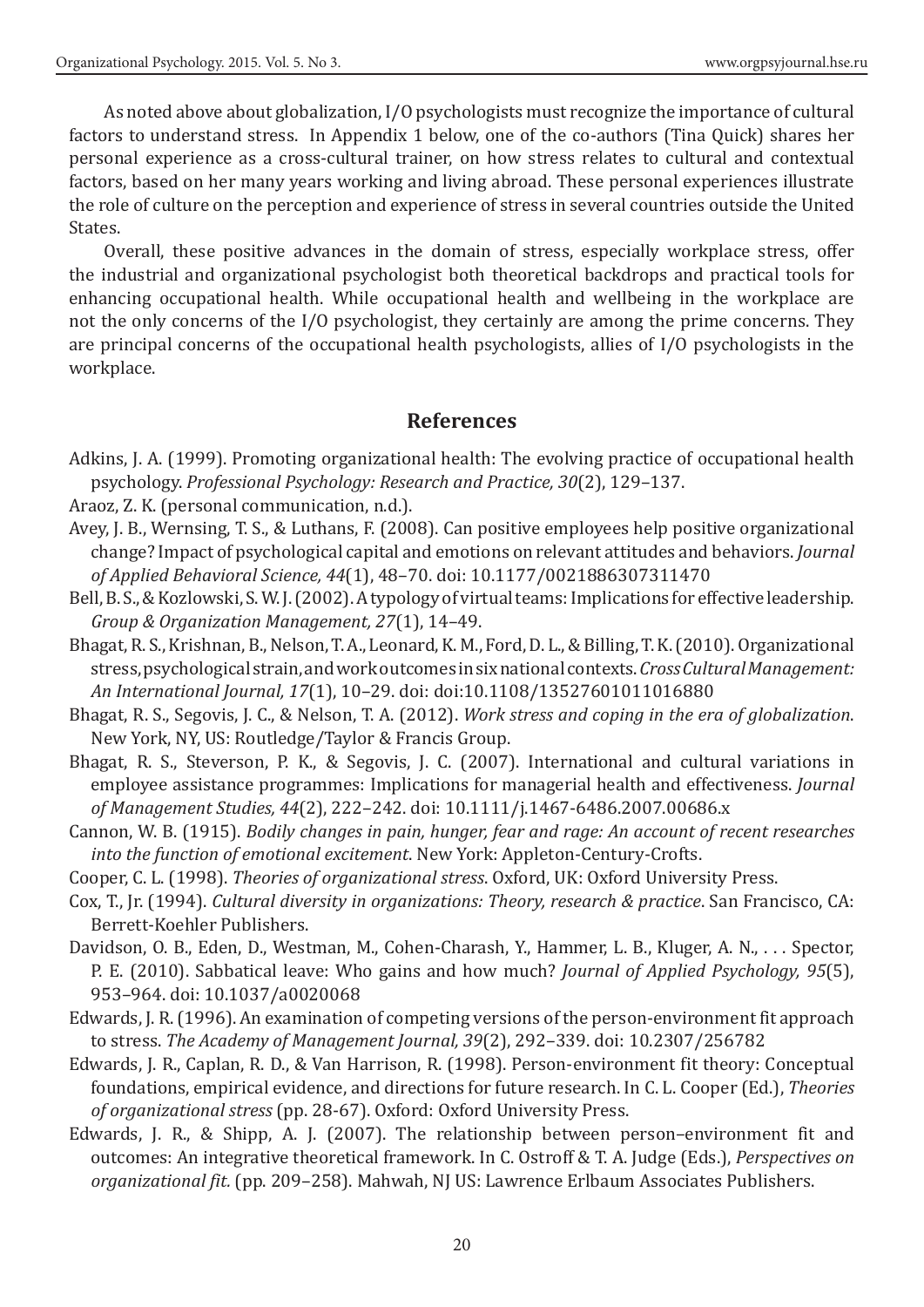- Emmons, R. A. (2003). Personal goals, life meaning, and virtue: Wellsprings of a positive life. In C. L. M. Keyes & J. Haidt (Eds.), *Flourishing: Positive psychology and the life well-lived* (pp. 105–128). Washington, DC: Amerian Psychological Association.
- Evans, R. B., Sexton, V. S., & Cadwallader, T. C. (1992). *100 years: The American Psychological Association — A historical perspective*. Washington, DC: American Psychological Association.
- Fredrickson, B. L. (1998). What good are positive emotions? *Review of General Psychology, 2*(3), 300–319. doi: 10.1037/1089-2680.2.3.300
- Fredrickson, B. L. (2001). The role of positive emotions in positive psychology: The broaden-andbuild theory of positive emotions. *American Psychologist, 56*(3), 218–226. doi: 10.1037/0003- 066x.56.3.218
- French, J. R., Caplan, R. D., & Van Harrison, R. (1982). *The mechanisms of job stress and strain* (Vol. 7): Chichester [Sussex]; New York: J. Wiley.

Friedman, T. L. (2005). *The world is flat: A brief history of the twenty-first century*. New York: Farrar, Straus and Giroux.

- Hall, E. T. (1959). *The silent language*. Garden City, NY: Doubleday.
- Hargrove, M. B., Cooper, C., & Quick, J. C. (2012). The stress outcomes of downsizing. In C. L. Cooper, A. Pandey, & J. C. Quick (Eds.), *Downsizing: Is less still more?* (pp. 293–325). Cambridge: Cambridge University Press.
- Hargrove, M. B., Quick, J. C., Nelson, D. L., & Quick, J. D. (2011). The theory of preventive stress management: A 33-year review and evaluation. *Stress and Health: Journal of the International Society for the Investigation of Stress, 27*(3), 182–193.
- Held, D., McGrew, A., Goldblatt, D., & Perraton, J. (1999). Globalization. *Global Governance, 5*(4), 483.
- Hobfoll, S. E. (1989). Conservation of resources: A new attempt at conceptualizing stress. *American Psychologist, 44*(3), 513–524.
- Hobfoll, S. E. (2001). The influence of culture, community, and the nested-self in the stress process: Advancing conservation of resources theory. *Applied Psychology, 50*(3), 337–421. doi: 10.1111/1464-0597.00062
- Hofstede, G. (1993). Cultural constraints in management theories. *Academy of Management Executive, 7*(1), 81–94. doi: 10.5465/AME.1993.9409142061

Hofstede, G. (n.d.). Dimensions of national culture. Retrieved March 16, 2015, from http:// geerthofstede.nl/dimensions-of-national-cultures

- Kahn, R. L., Wolfe, D. M., Quinn, R. P., Snoek, J. D., & Rosenthal, R. A. (1964). *Organizational stress: Studies in role conflict and ambiguity*. New York, NY: Wiley.
- Kanter, R. M., & Dretler, T. D. (1998). "Global Strategy" and its impact on local operations: Lessons from Gillette Singapore. *Academy of Management Executive, 12*(4), 60–68. doi: 10.2307/4165494

Kristof-Brown, A. L., Zimmerman, R. D., & Johnson, E. C. (2005). Consequences of individual's fit at work: A meta-analysis of person-job, person-organization, person-group, and person-supervisor fit. *Personnel Psychology, 58*(2), 281–342. doi: 10.1111/j.1744-6570.2005.00672.x

- Kuo, B. C. H., Arnold, R., & Rodriguez-Rubio, B. (2014). Mediating effects of coping in the link between spirituality and psychological distress in a culturally diverse undergraduate sample. *Mental Health, Religion & Culture, 17*(2), 173–184. doi: 10.1080/13674676.2013.780015
- Lazarus, R. S. (1966). *Psychological stress and the coping process*. New York, NY: McGraw-Hill.

Levinson, H. (1973). A psychoanalytic view of occupational stress. *Occupational Mental Health, 3*(2), 2–13.

Lyubomirsky, S., King, L., & Diener, E. (2005). The benefits of frequent positive affect: Does happiness lead to success? *Psychological Bulletin, 131*(6), 803–855. doi: 10.1037/0033-2909.131.6.803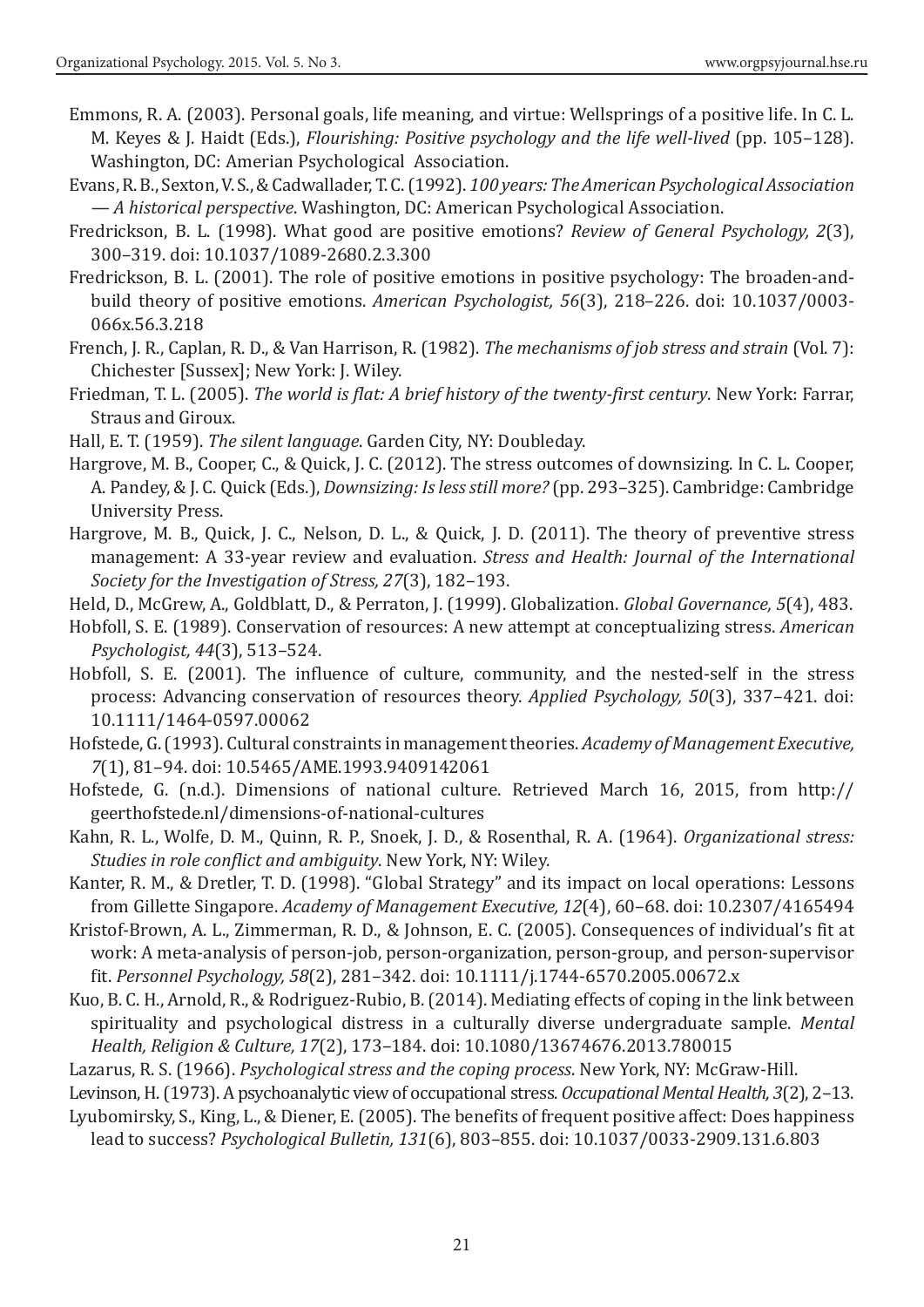- McEwen, B. S. (1998). Seminars in Medicine of the Beth Israel Deaconess Medical Center: Protective and damaging effects of stress mediators. *The New England Journal of Medicine, 338*(3), 171–179. doi: 10.1056/NEJM199801153380307
- Ohmae, K. (1995). *The end of the nation state: The rise of regional economies*. New York: Free Press.
- Parker, B. (2005). *Introduction to globalization and business: Relationships and responsibilities*. Thousand Oaks: SAGE.
- Perrewé, P. L., Hochwarter, W. A., Rossi, A. M., Wallace, A., Maignan, I., Castro, S. L., . . . Van Deusen, C. A. (2002). Are work stress relationships universal? A nine-region examination of role stressors, general self-efficacy, and burnout. *Journal of International Management, 8*(2), 163–187. doi: http://dx.doi.org/10.1016/S1075-4253(02)00052-2
- Perrewé, P. L., Zellars, K. L., Ferris, G. R., Rossi, A. M., Kacmar, C. J., & Ralston, D. A. (2004). Neutralizing job stressors: Political skill as an antidote to the dysfunctional consequences of role conflict. *Academy of Management Journal, 47*(1), 141–152. doi: 10.2307/20159566
- Perrewé, P. L., Zellars, K. L., Rossi, A. M., Ferris, G. R., Kacmar, C. J., Yongmei, L., . . . Hochwarter, W. A. (2005). Political skill: An antidote in the role overload--strain relationship. *Journal of Occupational Health Psychology, 10*(3), 239–250. doi: 10.1037/1076-8998.10.3.239
- Quick, J. C., Cooper, C. L., Quick, J. D., & Gavin, J. H. (2002). *The Financial Times guide to executive health: Building your strengths, managing your risks*. London, UK...Amsterdam, NE: FT/Prentice Hall.
- Quick, J. C., Wright, T. A., Adkins, J. A., Nelson, D. L., & Quick, J. D. (2013). *Preventive stress management in organizations* (2nd ed.). Washington, DC: American Psychological Association.
- Quick, T. L. (2010). *The global nomad's guide to university transition*. Great Britain: Summertime Publishing.
- Taylor, S. E., Jarcho, J., Takagi, K., Dunagan, M. S., Sherman, D. K., & Kim, H. S. (2004). Culture and social support: Who seeks it and why? *Journal of Personality & Social Psychology, 87*(3), 354–362. doi: 10.103710022!3514.87.3.354
- Trompenaars, A. H., & Turner, C. (1998). *Riding the waves of culture: Understanding cultural diversity in global business* (2nd ed.). New York: McGraw Hill.
- Tuckey, M. R., & Hayward, R. (2011). Global and occupation-specific emotional resources as buffers against the emotional demands of fire-fighting. *Applied Psychology: An International Review, 60*(1), 1–23. doi: 10.1111/j.1464-0597.2010.00424.x
- Useem, J., Useem, R., & Donoghue, J. (1963). Men in the middle of the third culture: The roles of American and non-Western people in cross-cultural administration. *Human Organization, 22*(3), 169–179.
- Vogel, R. M., & Feldman, D. C. (2009). Integrating the levels of person-environment fit: The roles of vocational fit and group fit. *Journal of Vocational Behavior, 75*(1), 68–81. doi: 10.1016/j. jvb.2009.03.007
- Zellars, K. L., Perrewé, P. L., Rossi, A. M., Tepper, B. J., & Ferris, G. R. (2008). Moderating effects of political skill, perceived control, and job-related self-efficacy on the relationship between negative affectivity and physiological strain. *Journal of Organizational Behavior, 29*(5), 549–571.

#### **Russian Reference**

Квик, Д. К., Купер, К. Л., Квик, Д. Д., Гэйвин, Д. Х. (2003). Здоровье руководителя глазами газеты "*Financial Times"*. Днепропетровск: Баланс-Клуб.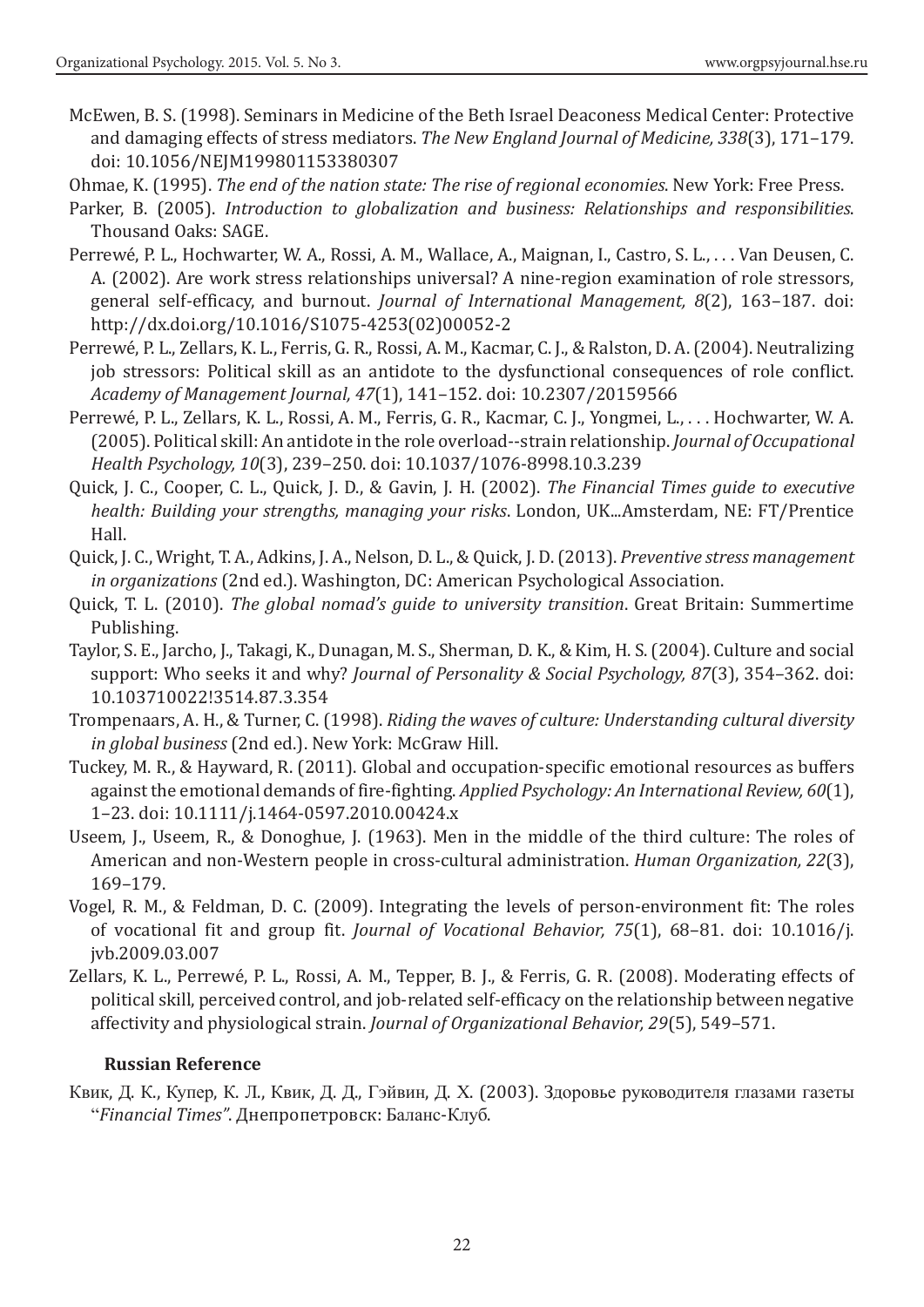# **Appendix 1: Cultural Commentary on Stress**

# Tina L. QUICK

The expression, *everything is cultural*, is a misnomer. According to Useem, Useem, and Donahue (1963), "Culture has been defined in a number of ways, but most simply, as the learned and shared behavior of a community of interacting human beings" (p. 169). Some examples of cultural traits would include how people view time. Edward T. Hall in his book, *The Silent Language* (1959) explains that societies are either monochronic and feel that punctuality is important or they are polychronic and have a more flexible view of time. Geert Hofstede's (n.d.) work shows that some cultures place a high value on individual achievement (individualism) rather than the effort of the group (collectivism). Trompenaars and Turner (1998) studied cultural differences in how people view truth and integrity. They considered what held greater value between various cultures: following rules universally agreed upon by the culture (universalism) or an obligation to relationships (particularism).

Not all differences among people, however, are due to culture. Some values are considered to be 'universal' and are shared by many different groups of people. For example most people across the globe will affirm it is important to eat well, get enough sleep, have a safe place to shelter and have access to good health care.

Other values and behaviors are simply personal traits and may be demonstrated by some people from many different groups. Having an affinity for a particular kind of food is a personal trait. Enjoying a shower rather than a bath or going to bed early are personal traits. In fact, it is dangerous to categorize an individual's personal trait as being cultural. That is the danger of stereotyping. Stress is universal and our adaptive and maladaptive responses to it can be personal but highly influenced by the culture we have grown up in.

Among other things including gender and personal experience, a person's cultural background defines much of the way we perceive, feel, believe and behave, including how we react to stress. Stress is an everyday fact of life with stressors coming from within one's own psyche as well as external sources. As much as we try to avoid stress we cannot. But it is fascinating to look at how different cultures try to minimize or deal with inevitable stress.

I have had the wonderful opportunity of being exposed to many different cultures, both while growing up and as an adult; domestically as well as abroad. It is true that in large countries such as the U.S. many different cultural sub-groups exist within our own larger culture. I think back for example when my husband and I were working for the U.S. government's Indian Health Service in a small town in eastern Oklahoma.

Historically, it is a well-known fact that many Native Americans have dealt with boredom, stress and unemployment by way of the bottle. Alcoholism is a huge societal issue on reservations and in communities such as the one we spent time in. We see abuse of alcohol in many other countries as well where life is harsh, unemployment is high and opportunities to improve one's conditions are low. But often times, it is never talked about. Other maladaptive behaviors we tend to see in these types of settings are high incidences of drug abuse and domestic violence.

Then there are societies who wish to avoid stress as much as possible and do everything humanly imaginable to ensure that peace is maintained. After accepting a job offer in Geneva, Switzerland and upon hearing how many rules and regulations the Swiss enforced on their citizens and visitors living in their country, my husband decided that I would get along much better with the French just across the border and that was where we should reside. He was trying to keep *my* stress level down! I was certain he made the right decision when I learned through the American Women's Club of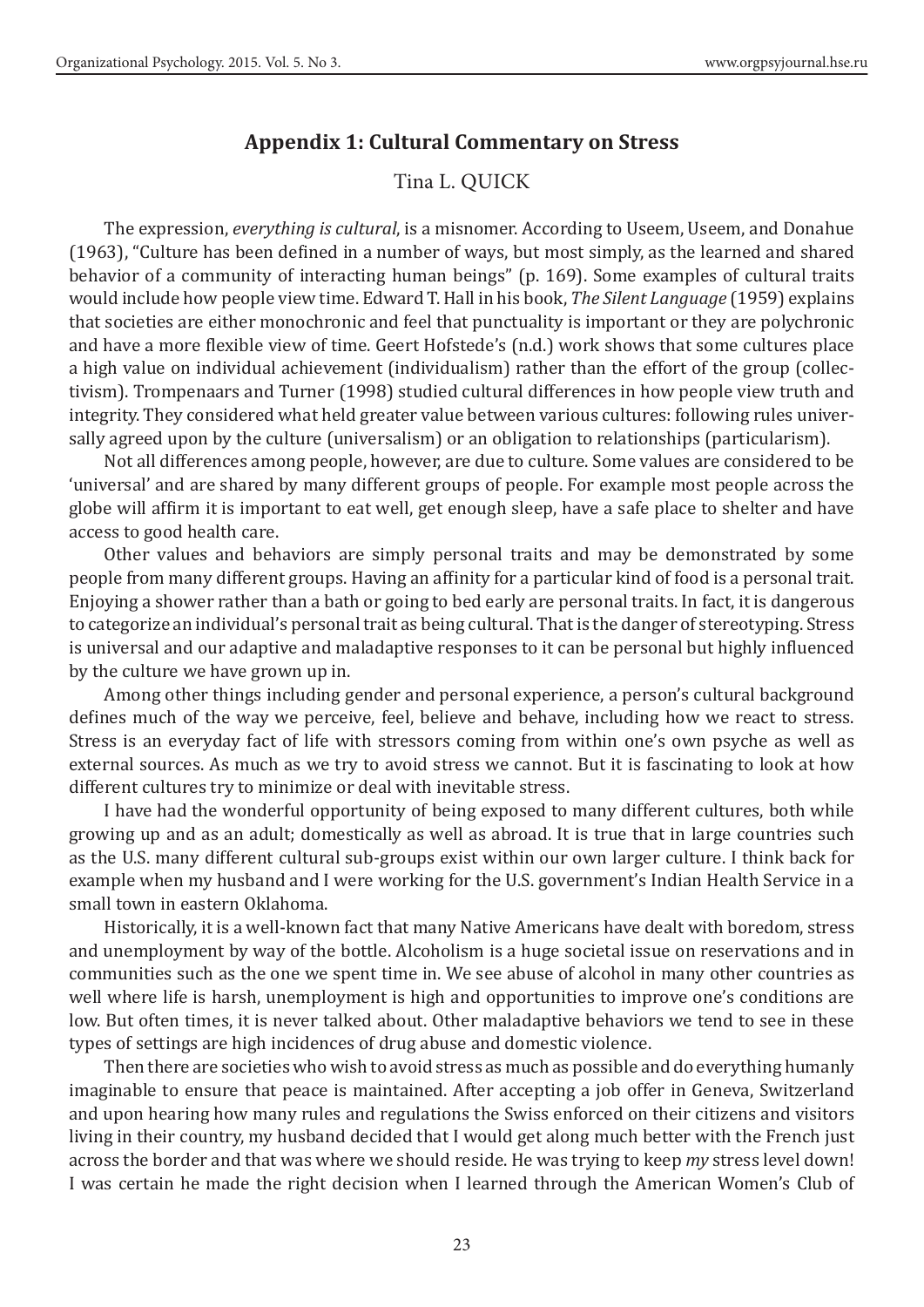Geneva's Newcomer Workshop that there was an actual law on the books in Switzerland that a male apartment dweller was not allowed to urinate while standing up after the hour of 10 p.m.!

Our time spent in Kenya made me realize that the stress response is variable among different cultures. The Africans we interacted with on a daily basis, those who worked in our home or at my husband's office, appeared calm and serene, more content with their place in life and very pragmatic even in matters of death. Many were of a strong religious background and attributed their joys and sorrows to God's plan for their lives. They received news of the death of a loved one with acquiescence. Then again, we also witnessed different cultural patterns among the various tribes of the land. One day we heard loud wailing coming from our next door neighbor's home, a man from a tribe different from the one my domestic employees all had shared heritage in. I was told that wailing and flogging one's self on the chest was the custom of this particular tribe upon someone's death. This was to be kept up for a certain number of days and sometimes, because of the intensity of the effort, mourners would be hired to come in and carry on the tradition while the family members got some much needed rest. This was their way and there was an inherent peace felt by following the ancient traditions.

The Kenyans daily lives were filled with humming and singing as they went about their duties, music and dancing whenever there was a gathering, and getting together with extended family whenever possible. They found peace, serenity and a sense of belonging when they were with other people important to them.

I also saw how the modern day Kenyan executive and his office staff experienced the stressors of having deadlines to meet, papers to get out and meetings to get to. Music was not playing in their offices, extended families were back in the country home where they grew up before seeking work in the big city. While Kenya is a very polychronic society and time is viewed as being more flexible than say in the U.S., these executives were often plagued with health issues such as stomach ulcers and high blood pressure.

This was also what Hofstede would call a high power distance society—meaning respect is valued more than equality — which can certainly generate various stressors in its own regard. I was writing a trade book on golfing in Kenya for an African publishing company. The editorial team and I were directed by the managing director to come in at 9 a.m. on the following Monday for a final review of the galley proofs and prospective launch of my book. The team pointed out to the director that Monday was a national holiday when all other businesses would be closed. Not to be phased by this news, he bellowed that we were all to be there as directed. That Monday all but the director were seated around the conference table. We waited for 30 minutes and then deliberated as to what we should do. It was clear none of the African team were willing to leave but no one wanted to go with my suggestion which was to call him up. Since I did not consider myself to be part of this hierarchy, I picked up the phone and dialed his number. Mouths dropped open and sweat began to form on the Africans' brows.

The director's wife answered the phone and informed me her husband was still in bed nursing a hangover from a party the night before. Having been roused out of my own bed that morning for this meeting I had no sympathy whatsoever for his condition and asked to speak to him. I demanded he come to the office for the meeting as the rest of us were not going to waste our efforts and have to come back another time. He willingly conceded. I felt justified by my actions but it was clear from looking around the table that my African colleagues were anxious and unsettled over the whole affair. As it turns out, the director was apologetic and remorseful for calling everyone in on a holiday and was very congenial to the staff and me for the duration of what turned out to be a very successful meeting.